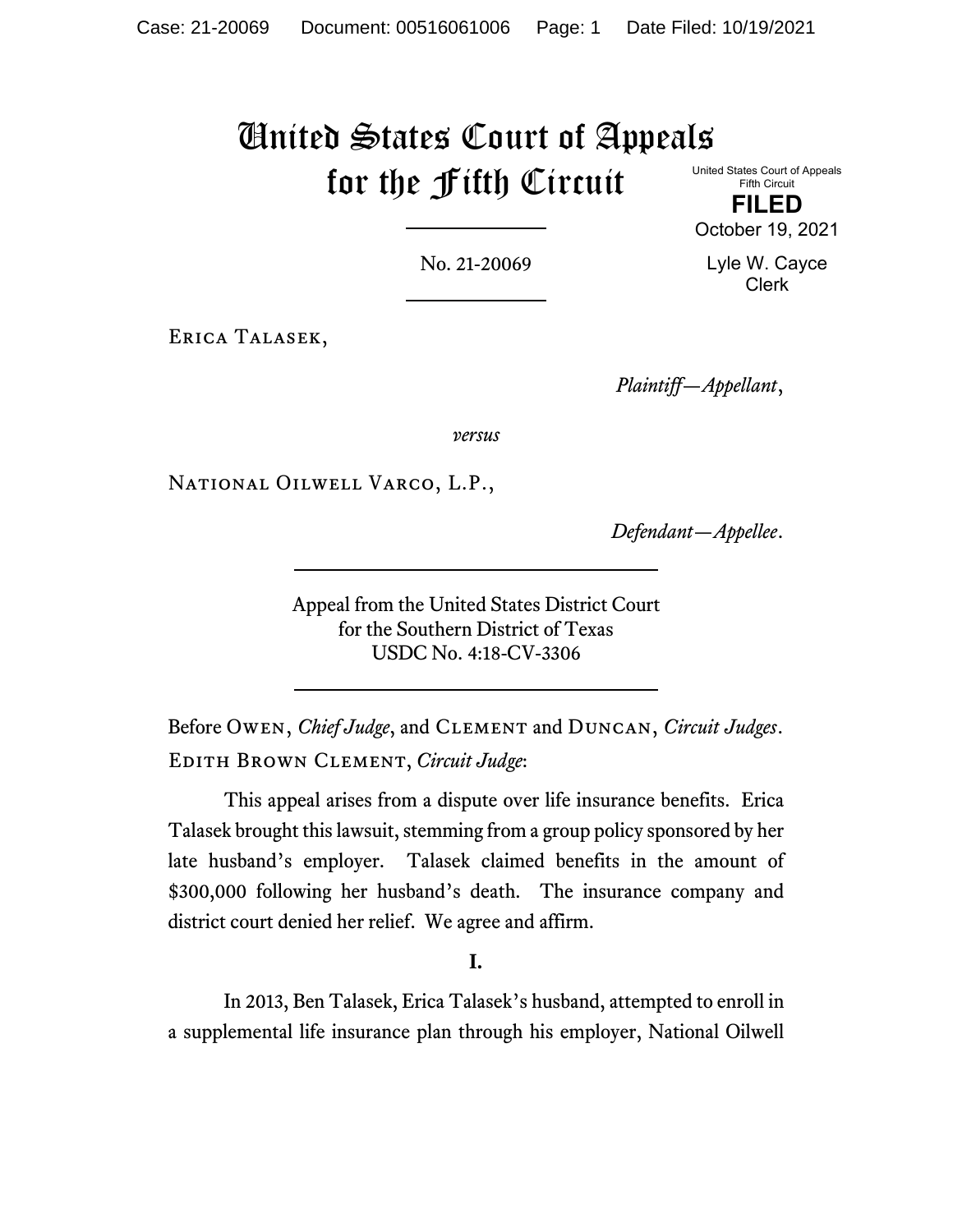Varco, L.P. ("NOV"). Unum Life Insurance Company of America provided coverage to NOV's employees, vis à vis NOV, through issuance of a "Summary of Benefits."

On November 17, 2013, Ben Talasek received a "Benefits Confirmation Statement" from Unum, reflecting his new elections, which were to begin in 2014. The November 2013 statement noted that "[a]ny coverage listed as suspended requires approval," and it indicated that several of his elections were "suspended." The statement included these notations because Unum required its enrollees to complete an "Evidence of Insurability" form before coverage could begin. Accordingly, Ben Talasek submitted the form on January 2, 2014.

Later that month, Ben Talasek was diagnosed with pancreatic cancer. About this time, he and Unum began corresponding more frequently about his benefits. On January 18, 2014, Unum sent Ben Talasek a letter, informing him that it had identified an error in his application, specifically, with respect to his Evidence of Insurability form, and that more information was needed. $1$ Accordingly, he corrected the error and re-submitted his Evidence of Insurability form.

On February 12, 2014, Ben Talasek contacted Unum again to discuss the status of his benefits and was told that the review process would take four to six weeks. Part of the review process required him to provide blood and urine samples, which he did on March 3, 2014. Because of the subsequent "abnormal" lab results, Unum sent Ben Talasek a letter—dated March 6, 2014—explaining that it was "not able to approve the insurance coverage listed."

<sup>1</sup> Before receiving the letter, Ben Talasek—and an NOV representative also called Unum to follow up on the status of his coverage.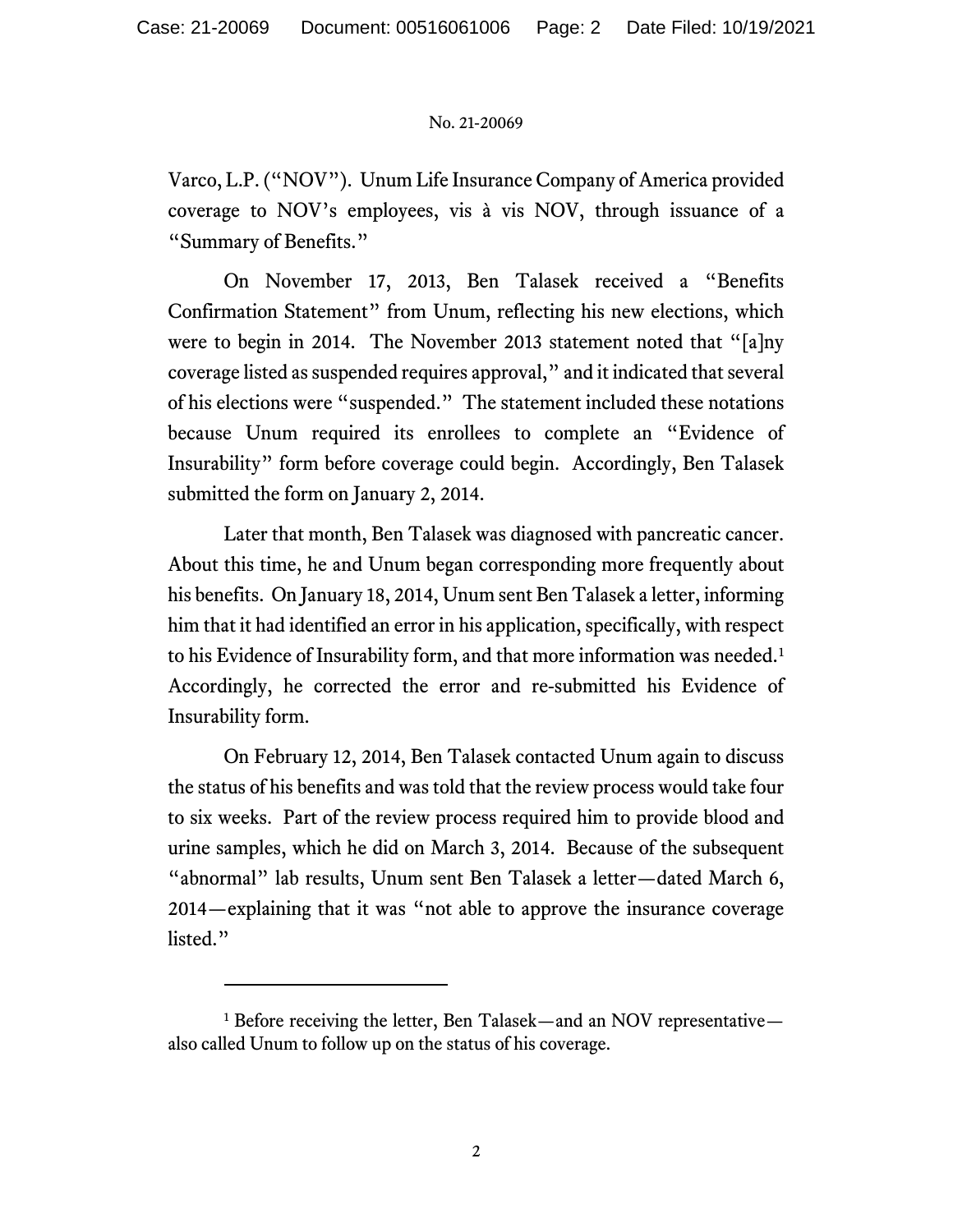Ben Talasek died on December 24, 2017. Throughout this entire period, however, the Talaseks received statements from the NOV Benefits Service Center, reflecting the same elections he made in 2013 and showing that NOV was deducting funds from Ben Talasek's paycheck for the coverage. Absent from these statements were the "suspended" notations included in the November 2013 statement.

Following Ben Talasek's passing, Talasek submitted a claim under the group life insurance policy, which Unum both approved and denied. In denying Talasek's claim for \$300,000 of benefits, Unum indicated that it had rejected Ben Talasek's application for supplemental life insurance by letter dated March 6, 2014. Talasek unsuccessfully appealed this decision.

As a result, Talasek brought suit against Unum and NOV in federal court in September 2018, alleging estoppel, negligence, and violations of the Employment Retirement Income Security Act of 1974 ("ERISA"), 29 U.S.C. § 1001 *et seq.*[2](#page-6-0) Unum and NOV jointly moved to dismiss Talasek's claims for ERISA breach of fiduciary duty and negligence,<sup>[3](#page-6-0)</sup> and the magistrate judge recommended that the district court grant the motion, which it did. The parties then proceeded through discovery on Talasek's estoppel and ERISA denial of benefits claims. Unum and NOV ultimately moved for summary judgment on both claims.

<sup>2</sup> Talasek's original complaint alleged only claims for ERISA denial of benefits and estoppel. She subsequently twice amended her complaint to include claims for ERISA breach of fiduciary duty and negligence and to name NOV as a defendant. Talasek named both NOV and Unum as defendants in her claims for estoppel and negligence. She named Unum as the sole defendant in her ERISA denial of benefits claim and NOV as the sole defendant in her negligence claim.

<sup>&</sup>lt;sup>3</sup> At this point, the district court referred the matter to Magistrate Judge Nancy K. Johnson. It was later referred to Magistrate Judge Christina A. Bryan.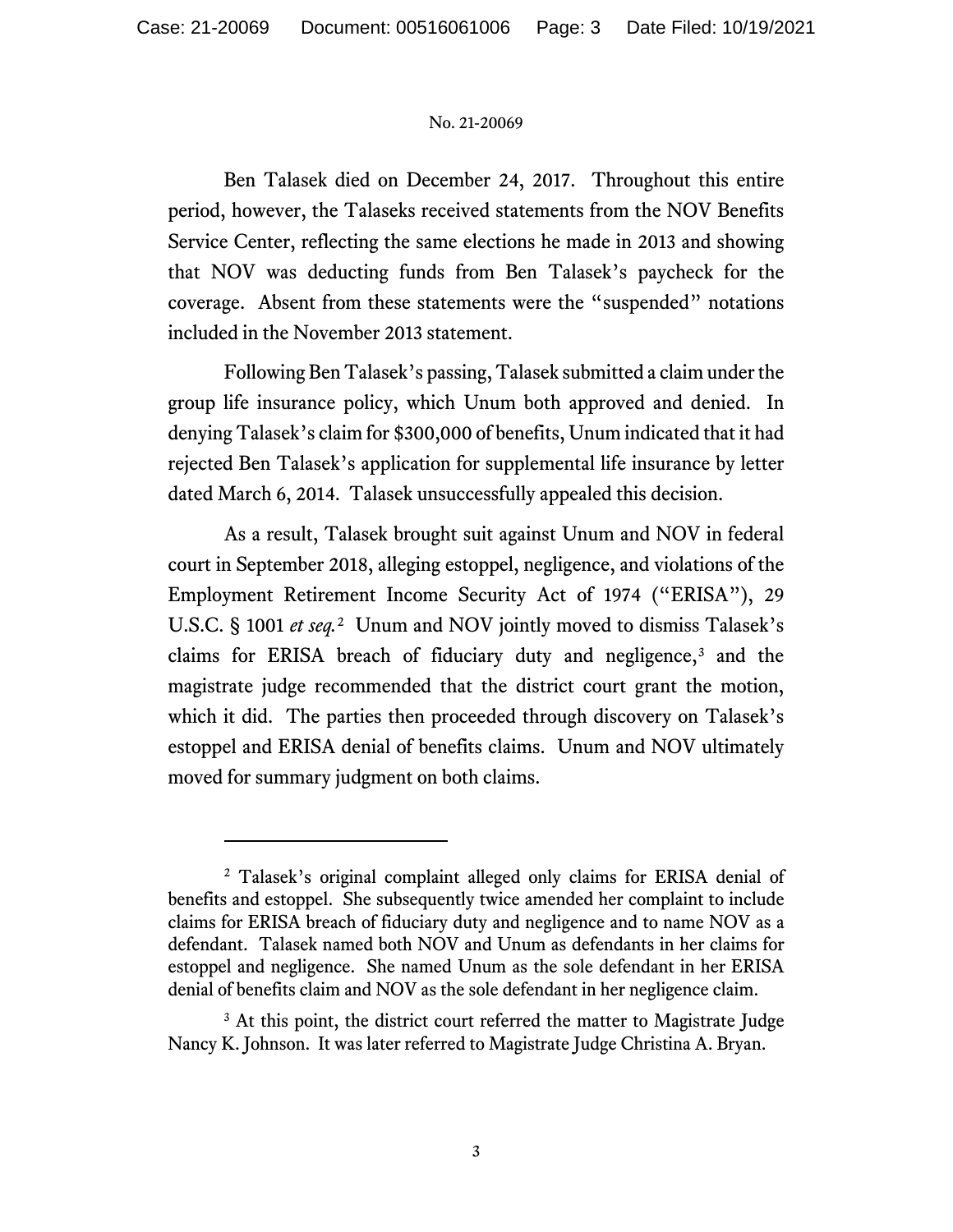The magistrate judge issued a report and recommendation, recommending that the district court grant the motions for summary judgment. The district court adopted the recommendation of the magistrate judge.[4](#page-6-0) Talasek timely appealed.

# **II.**

"Standard summary judgment rules control in ERISA cases." *Ramirez v. United of Omaha Life Ins. Co.*, 872 F.3d 721, 725 (5th Cir. 2017) (quoting *Cooper v. Hewlett-Packard Co.*, 592 F.3d 645, 651 (5th Cir. 2009)). Thus, "[w]e review the grant of summary judgment *de novo*, applying the same standard as the district court," and take all inferences in the light most favorable to Talasek. *Bryan v. McKinsey & Co., Inc.*, 375 F.3d 358, 360 (5th Cir. 2004) (citation omitted). [5](#page-6-0)

Summary judgment is appropriate "if the pleadings, depositions, answers to interrogatories, and admissions on file, together with the affidavits, if any, show that there is no genuine issue as to any material fact and that the moving party is entitled to judgment as a matter of law." *Celotex*

<sup>4</sup> In doing so, the district court ordered Talasek to file a motion for judgment. Talasek's summary judgment briefing included a request, in the alternative, for the return of the premiums she had paid, in the event the court denied her claims. Thus, in order to fully resolve the claims at bar, the district court ordered this issue be considered. The magistrate judge issued a second report and recommendation, recommending that the district court grant Talasek's motion for judgment. The district court adopted the recommendation and then entered judgment.

<sup>&</sup>lt;sup>5</sup> The parties have not contended—below or on appeal—that an abuse of discretion standard applies to Talasek's estoppel claim. "Because [Talasek's] estoppel claim is not a review of a decision of the [Unum claims administrator]," we review the decision of the district court *de novo*. *Mello v. Sara Lee Corp.*, 431 F.3d 440, 444 (5th Cir. 2005).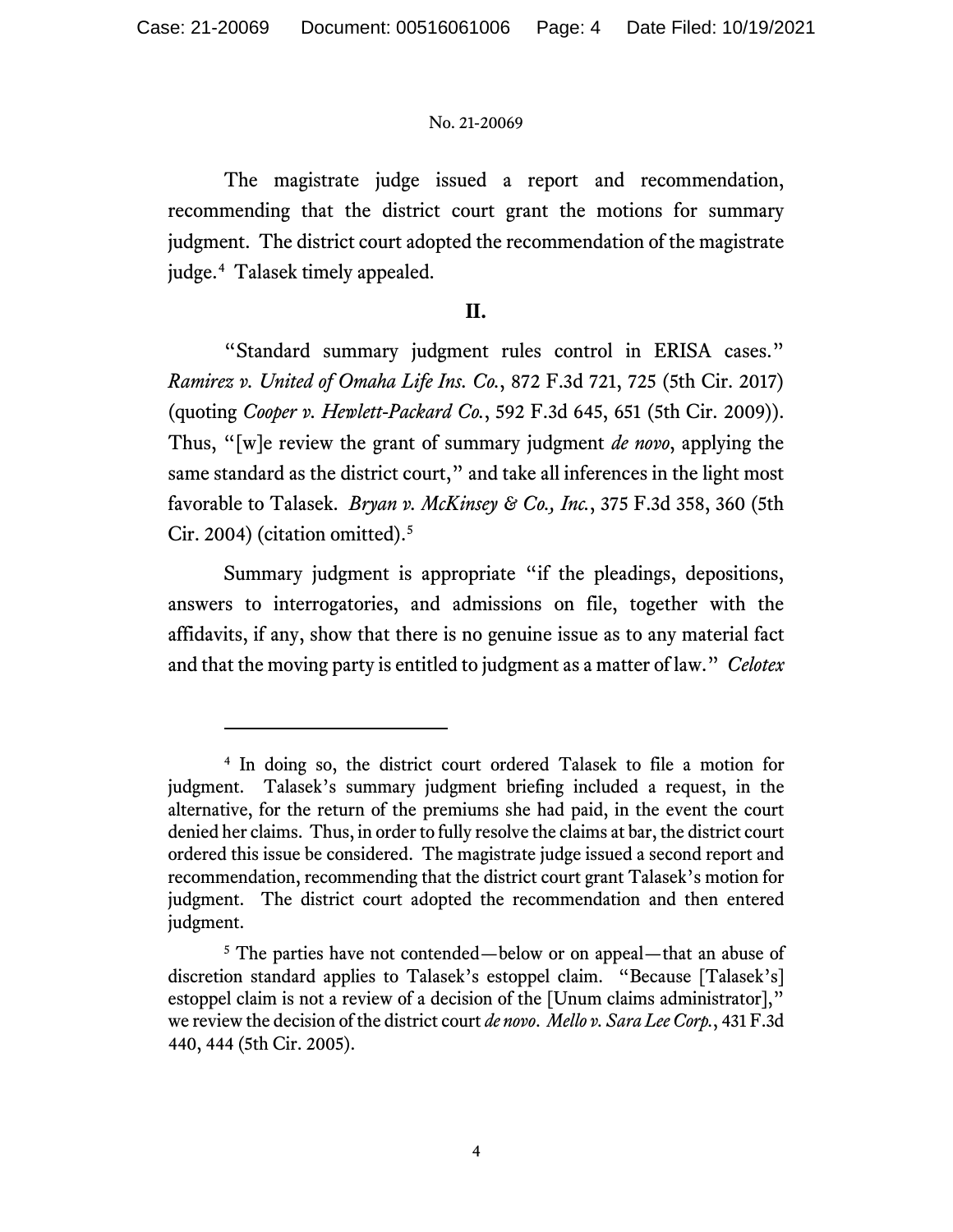*Corp. v. Catrett,* 477 U.S. 317, 322 (1986) (citation omitted); *see* Fed. R. Civ. P. 56.

## **III.**

On appeal, Talasek challenges only the district court's grant of summary judgment in favor of NOV on her estoppel claim. Therefore, our review of the decision below is so confined. We conclude that she cannot meet the second element of her claim and hold that her claim must fail as a matter of law.

To survive summary judgment on her estoppel claim, Talasek needed to create a genuine dispute of material fact as to whether NOV made a material misrepresentation, on which she reasonably and detrimentally relied, under extraordinary circumstances. *Mello v. Sara Lee Corp.*, 431 F.3d 440, 444–45 (5th Cir. 2005) (Clement, J.). Caselaw regarding ERISA estoppel claims is sparse in the Fifth Circuit. Accordingly, we have often looked to our sister circuits for help in resolving these claims. *See, e.g.*, *High v. E-Systems Inc.*, 459 F.3d 573, 579–81 (5th Cir. 2006); *Mello*, 431 F.3d 444– 48.

Talasek contends that NOV misrepresented the status of her husband's life insurance coverage by continuing to deduct premiums from Ben Talasek's paycheck and by confirming these deductions in the annual benefits statements. Material misrepresentations need not stem directly from the insurance plan itself but rather "can be made in informal documents," such as NOV's Benefit Confirmation Statements. *Mello*, 431 F.3d at 445. And, where "there is a substantial likelihood that [a misrepresentation] would mislead a reasonable employee in making an adequately informed decision," a misrepresentation is material. *Curcio v. John Hancock Mut. Life Ins. Co.*, 33 F.3d 226, 237 (3d Cir. 1994) (quoting *Fischer v. Philadelphia Elec. Co.*, 994 F.2d 130, 135 (3d Cir. 1993)).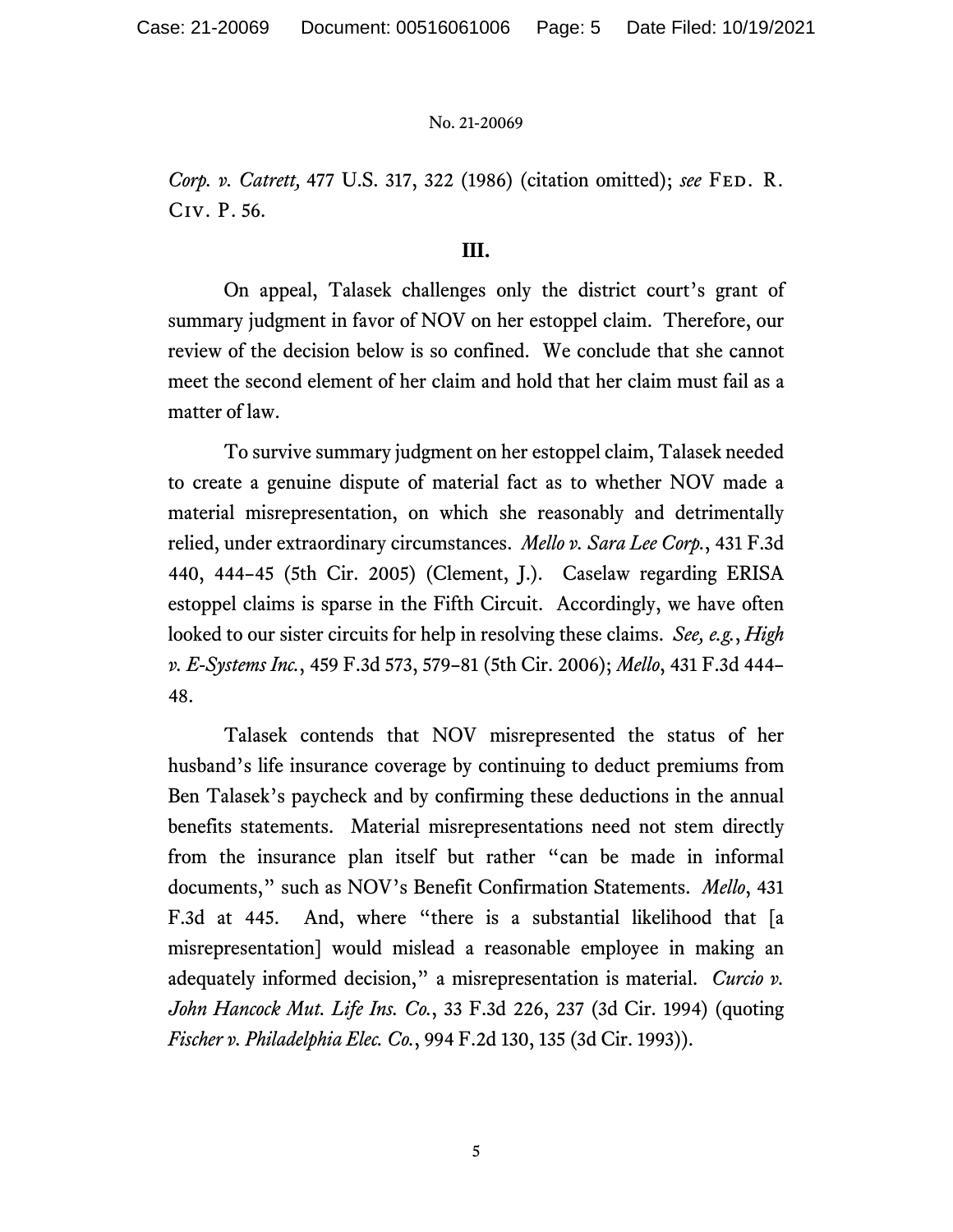It is difficult to imagine a misrepresentation more likely to mislead a recipient. Every year for four years, Talasek and her husband received statements from NOV, purporting to identify the benefits elected and indicating the amount of the deduction for each element of coverage. *Cf. id.* ("Here[, the decedent's employer] was actually representing that the plan was offering a new benefit; thus, we find that the representations [the employer] made were 'material misrepresentations.'"). The district court acknowledged NOV's erroneous actions but failed to find that Talasek satisfied the first element of her claim. That omission was error. However, the error was harmless, as Talasek cannot create a genuine dispute of material fact with respect to the remaining elements of estoppel.

Talasek must also have relied— $(1)$  reasonably and  $(2)$  to her detriment—on NOV's material misrepresentation. *Mello*, 431 F.3d at 444– 45. The district court found that Talasek "presented a genuine issue of material fact regarding detrimental reliance[.]" We agree. Thus, the crux of the second element is whether that reliance was reasonable.

Our precedent clearly indicates that an employee cannot reasonably rely on informal documents in the face of unambiguous terms in insurance plans. *See Nichols v. Alcatel USA, Inc.*, 532 F.3d 364, 375 (5th Cir. 2008); *High*, 459 F.3d at 580 ("[A] 'party's reliance can seldom, if ever, be reasonable or justifiable if it is inconsistent with the clear and unambiguous terms of plan documents available to or furnished to the party.'" (quoting *Sprague v. Gen. Motors Corp.*, 133 F.3d 388, 404 (6th Cir. 1998) (en banc))); *Mello*, 431 F.3d at 447; *see also Marks v. Newcourt Credit Grp., Inc.*, 342 F.3d 444, 456 (6th Cir. 2003) ("A party cannot seek to estop the application of an unambiguous written provision in an ERISA plan . . . . When a party seeks to estop the application of an unambiguous plan provision, he by necessity argues that he reasonably and justifiably relied on a representation that was inconsistent with the clear terms of the plan." (internal citations omitted)),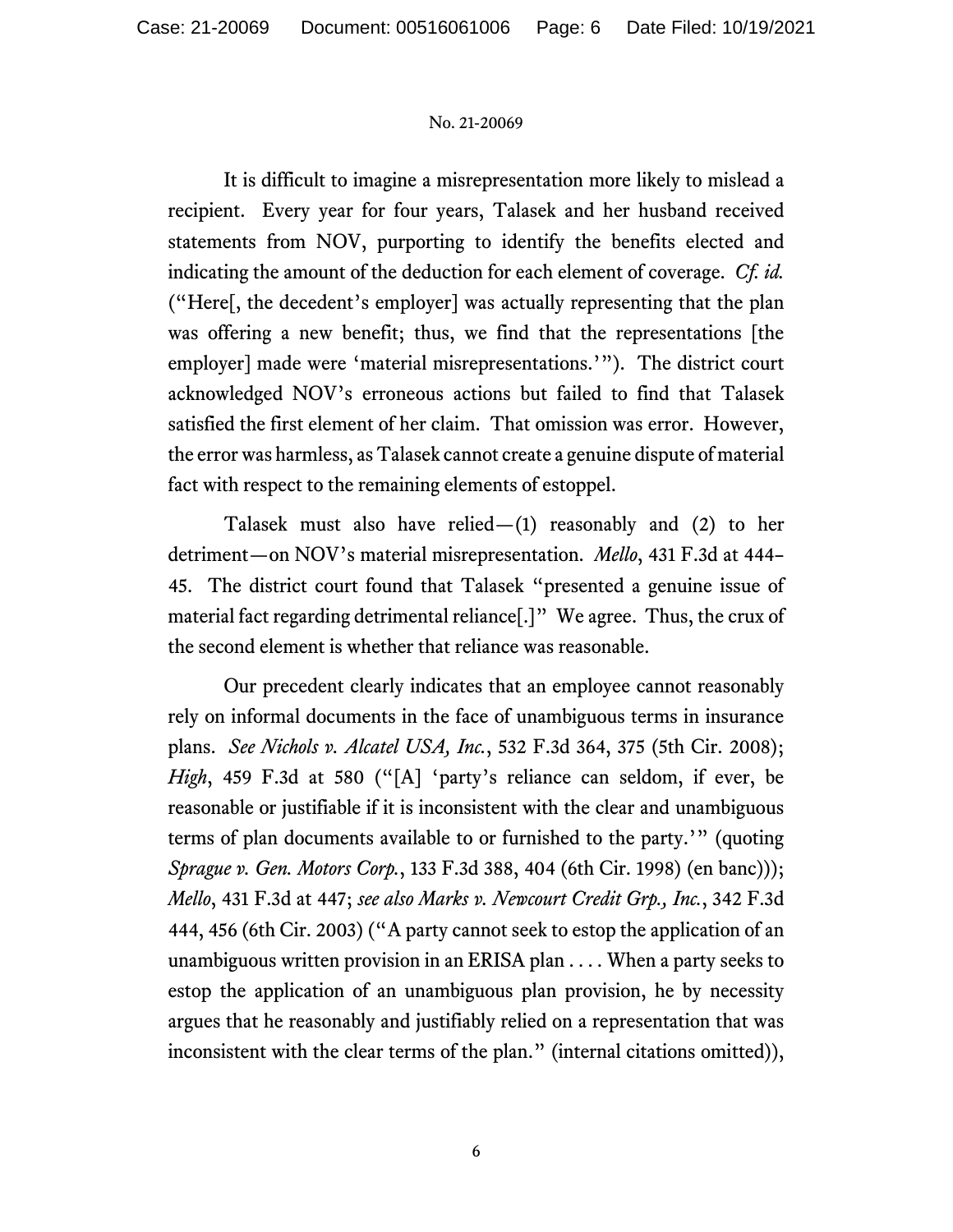*superseded on other grounds by regulation*, 29 C.F.R. § 2560.503-1(l) (2003), *as recognized in Wallace v. Oakwood Healthcare, Inc.*, 954 F.3d 879, 889 (6th Cir. 2020).

The provision of the group life insurance policy that required Ben Talasek to complete an Evidence of Insurability form before coverage could begin was unambiguous. The Summary of Benefits, provided by Unum, is the governing document. It states, in no uncertain terms, that "[e]vidence of insurability is required for any amount of life insurance." Ben Talasek was on notice that "[c]overage applied for during an annual enrollment period" began at midnight following the later of two conditions: (1) the first day of the next plan year; and (2) "the date Unum approve[d his] evidence of insurability form for life insurance." The Summary of Benefits made clear that this was also the case for changes in coverage.

Furthermore, the Summary of Benefits also made clear that NOV's representations were not Unum's. And, perhaps most significant, it delineated when and by whom changes could be made to the terms restricting those instances to narrow circumstances. Talasek does not argue that she and her husband relied on NOV's "representations to help [them] interpret an ambiguous or unclear term in the [Summary of Benefits]. Rather, [she] contends that [it] was reasonable to rely on [NOV's representations] *rather than* the unambiguous" group policy language. *Mello*, 431 F.3d at 445–46; *see id.* at 447 (analyzing and citing favorably *In re Unisys Corp. Retiree Med. Benefit "ERISA" Litigs.*, 58 F.3d 896, 907–08 (3d Cir. 1995)).[6](#page-6-0) Against this backdrop, we cannot say that Talasek's reliance on

<span id="page-6-0"></span><sup>6</sup> In *Unisys Corp.*, a "company engaged in a 'systematic campaign of confusion[,]' which led employees to believe that their [retirement medical] benefits were to continue for life." 58 F.3d at 907 n.20. Nevertheless, the Third Circuit affirmed the district court's finding that the retirees' estoppel claim failed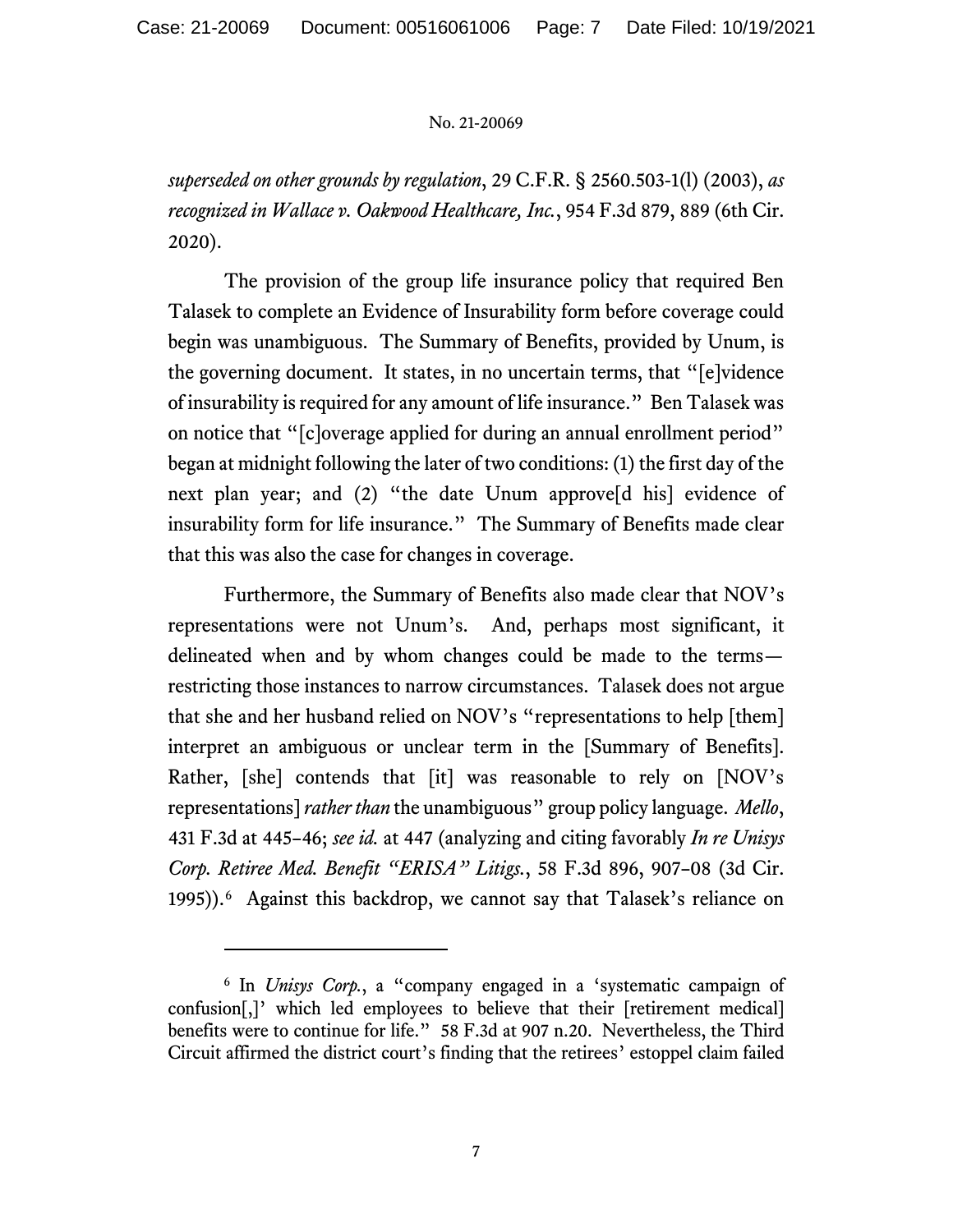NOV's statements and deductions was reasonable—no matter how frustrating those misrepresentations were in reality. Thus, Talasek cannot establish the second element of her claim.

Because Talasek cannot create a genuine dispute of material fact over the reasonable reliance aspect of the second element, we need not consider whether extraordinary circumstances existed. *See Mello*, 431 F.3d at 448. The district court did not err in granting summary judgment to NOV on Talasek's estoppel claim.

AFFIRMED.

as a matter of law because the "finding that the [terms of the plan were] unambiguous undercut[] the reasonableness of any detrimental reliance by the retirees." *Id.* at 908.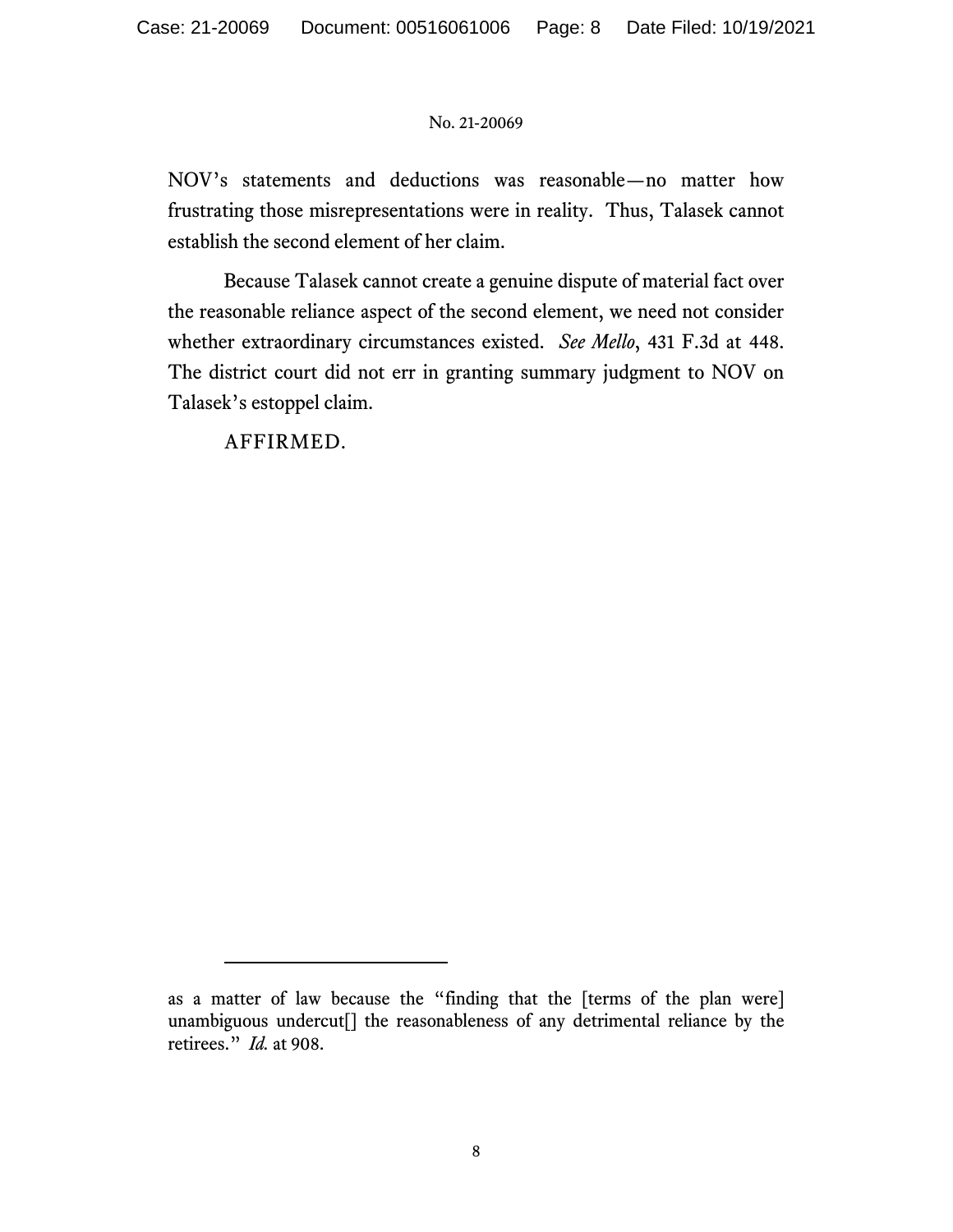# *United States Court of Appeals*

**FIFTH CIRCUIT OFFICE OF THE CLERK**

**LYLE W. CAYCE CLERK**

**TEL. 504-310-7700 600 S. MAESTRI PLACE, Suite 115 NEW ORLEANS, LA 70130**

October 19, 2021

MEMORANDUM TO COUNSEL OR PARTIES LISTED BELOW

Regarding: Fifth Circuit Statement on Petitions for Rehearing or Rehearing En Banc

> No. 21-20069 Talasek v. National Oilwell Varco USDC No. 4:18-CV-3306

Enclosed is a copy of the court's decision. The court has entered judgment under Fed. R. App. P. 36. (However, the opinion may yet contain typographical or printing errors which are subject to correction.)

Fed. R. App. P. 39 through 41, and 5th Cir. R. 35, 39, and 41 govern costs, rehearings, and mandates. **5th Cir. R. 35 and 40 require you to attach to your petition for panel rehearing or rehearing en banc an unmarked copy of the court's opinion or order.** Please read carefully the Internal Operating Procedures (IOP's) following Fed. R. App. P. 40 and 5th Cir. R. 35 for a discussion of when a rehearing may be appropriate, the legal standards applied and sanctions which may be imposed if you make a nonmeritorious petition for rehearing en banc.

Direct Criminal Appeals. 5th Cir. R. 41 provides that a motion for a stay of mandate under Fed. R. App. P. 41 will not be granted simply upon request. The petition must set forth good cause for a stay or clearly demonstrate that a substantial question will be presented to the Supreme Court. Otherwise, this court may deny the motion and issue the mandate immediately.

Pro Se Cases. If you were unsuccessful in the district court and/or on appeal, and are considering filing a petition for certiorari in the United States Supreme Court, you do not need to file a motion for stay of mandate under Fed. R. App. P. 41. The issuance of the mandate does not affect the time, or your right, to file with the Supreme Court.

Court Appointed Counsel. Court appointed counsel is responsible for filing petition(s) for rehearing(s) (panel and/or en banc) and writ(s) of certiorari to the U.S. Supreme Court, unless relieved of your obligation by court order. If it is your intention to file a motion to withdraw as counsel, you should notify your client promptly, **and advise them of the time limits for filing for rehearing and certiorari**. Additionally, you MUST confirm that this information was given to your client, within the body of your motion to withdraw as counsel.